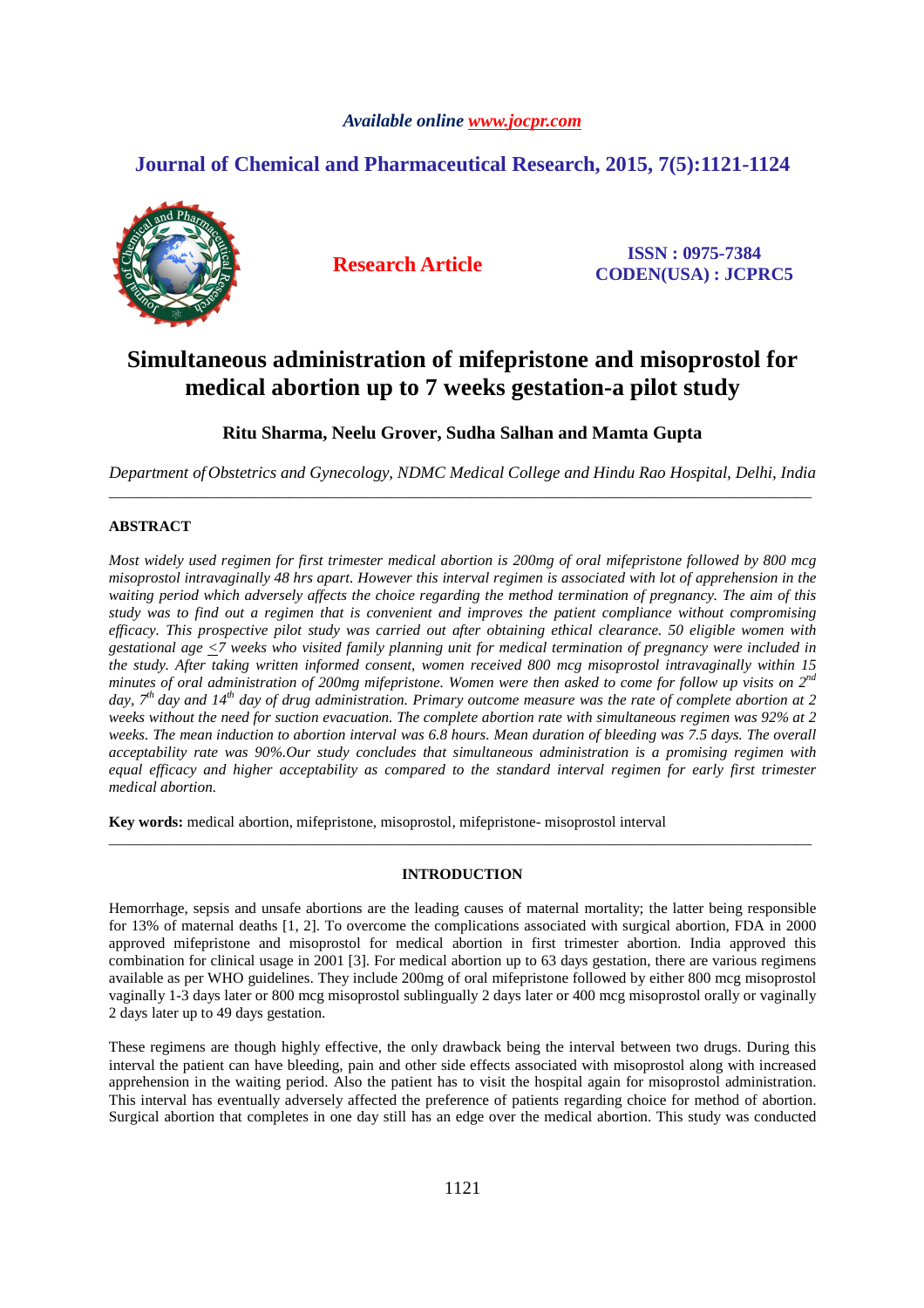with the aim to find out whether simultaneous administration of two drugs can prove to be an effective alternative that improves patient's acceptability and quality of care without compromising the efficacy.

*\_\_\_\_\_\_\_\_\_\_\_\_\_\_\_\_\_\_\_\_\_\_\_\_\_\_\_\_\_\_\_\_\_\_\_\_\_\_\_\_\_\_\_\_\_\_\_\_\_\_\_\_\_\_\_\_\_\_\_\_\_\_\_\_\_\_\_\_\_\_\_\_\_\_\_\_\_\_*

#### **EXPERIMENTAL SECTION**

This prospective pilot study was conducted at a tertiary hospital in India. Ethical clearance was taken from ethical committee of the hospital (approval number-HRH/16925) before starting the study. Women eligible for medical termination as per MTP act India with gestational age  $\leq$ 7 weeks, , who were intelligent enough to understand the instructions and the need for follow up visits, have easy access to health care facility and who were ready to undergo surgical abortion if needed were included in the study. Women with contraindications to mifepristone (chronic steroid administration, known adrenal disease) and misoprostol (glaucoma, sickle cell anemia, mitral stenosis, poorly controlled seizure disorders, allergy to prostaglandins), liver, kidney , lung or heart disease, smoker, hemoglobin less than 8gm%, ectopic pregnancy, undiagnosed adnexal mass, breast feeding , active cervicits, lack of access to emergency services and who want concurrent sterilization were excluded. 50 women attending the family planning unit who fulfill the above criteria were enrolled in the study after detailed history, thorough examination and pre abortive counseling. Written informed consent was taken from them. Each patient underwent minimum investigations like hemoglobin, blood grouping, urine examination and ultrasonography. Patients received 200 mg mifepristone orally followed by 800mcg misoprostol vaginally within 15 minutes. Women were made to lie down for half an hour and were allowed to go home after four hours of observation with the advice to come for follow up visits. Anti D was administered to Rh negative patients. Patients were advised to take analgesics and antiemetics when needed.

First follow up visit was made at 24hours of drug administration. History was taken regarding the time of start of bleeding, amount of bleeding, expulsion of products of conception and any side effects. Transvaginal ultrasonography was done to find out whether the sac has been expelled or not. All patients were then advised to come for second follow up visit at one week of drug administration. Detailed history was taken and transvaginal ultrasonography was done to confirm complete abortion. Those with incomplete abortion were asked to come for third follow-up visit at two weeks of drug administration: Women who have not aborted completely till now will be considered to have treatment failure. Women were asked to rate individual adverse effects as none at all, present but not worse, worse but not troublesome, worse and troublesome but without the need for additional treatment, worse and severe enough requiring additional treatment. They were also asked to use Likert scale (strongly agree, agree, neither agree nor disagree, disagree, strongly disagree) to rate the acceptability of medical abortion regarding time taken for abortion, vaginal bleeding, abdominal pain, adverse effects, overall acceptability and whether they would recommend this regimen to a friend or choose similar regimen again if required . Selection of any of the first three options on Likert scale by the patient was considered as an acceptable response.

#### **Statistical analysis**

Statistical analysis was performed with SPSS 12.0 for windows. Data was presented as mean + SD. The regimen was considered successful if there was complete abortion in ≤ 2weeks without the need for suction evacuation. Primary outcome measure was the rate of complete abortion at 2 weeks without the need for suction evacuation whereas secondary outcome measures included induction to abortion interval, incidence of adverse effects, acceptability and need for emergency surgical evacuation.

#### **RESULTS**

The mean age of patients in this study was 28.5 years; 40% patients being < 30 years of age. 16% women were nulliparous, 50% were primiparous and 34% were multiparous. There was previous history of abortion in 32% women. 44% belonged to the lower socioeconomic strata, 50% middle socioeconomic strata and 6% belonged to upper socioeconomic strata. Gestational age as confirmed by ultrasound was < 5weeks in 22% patients, >5 weeks to 6 weeks in 58% and >6 weeks to 7 weeks in 20%patients. 52% and 48% patients had hemoglobin > 10 gms and between 8-10 gms respectively. Mean time of onset of bleeding after misoprostol administration was 3.2 hours. Mean duration of bleeding was 7.5 days. Blood loss was comparable to normal menses in 76% patients. Among 24% patients with more than normal flow, one patient got admitted and underwent surgical evacuation. Mean induction to abortion interval was 6.8 hours. Chills, nausea, vomiting and diarrhea were present in 4%, 20%, 12% and 4% patients respectively. 80% patients had mild abdominal pain while 20% experienced moderate pain. 8% patients had to take analgesics for pain. Rate of complete abortion was 68% at 24 hours and 84% at one week.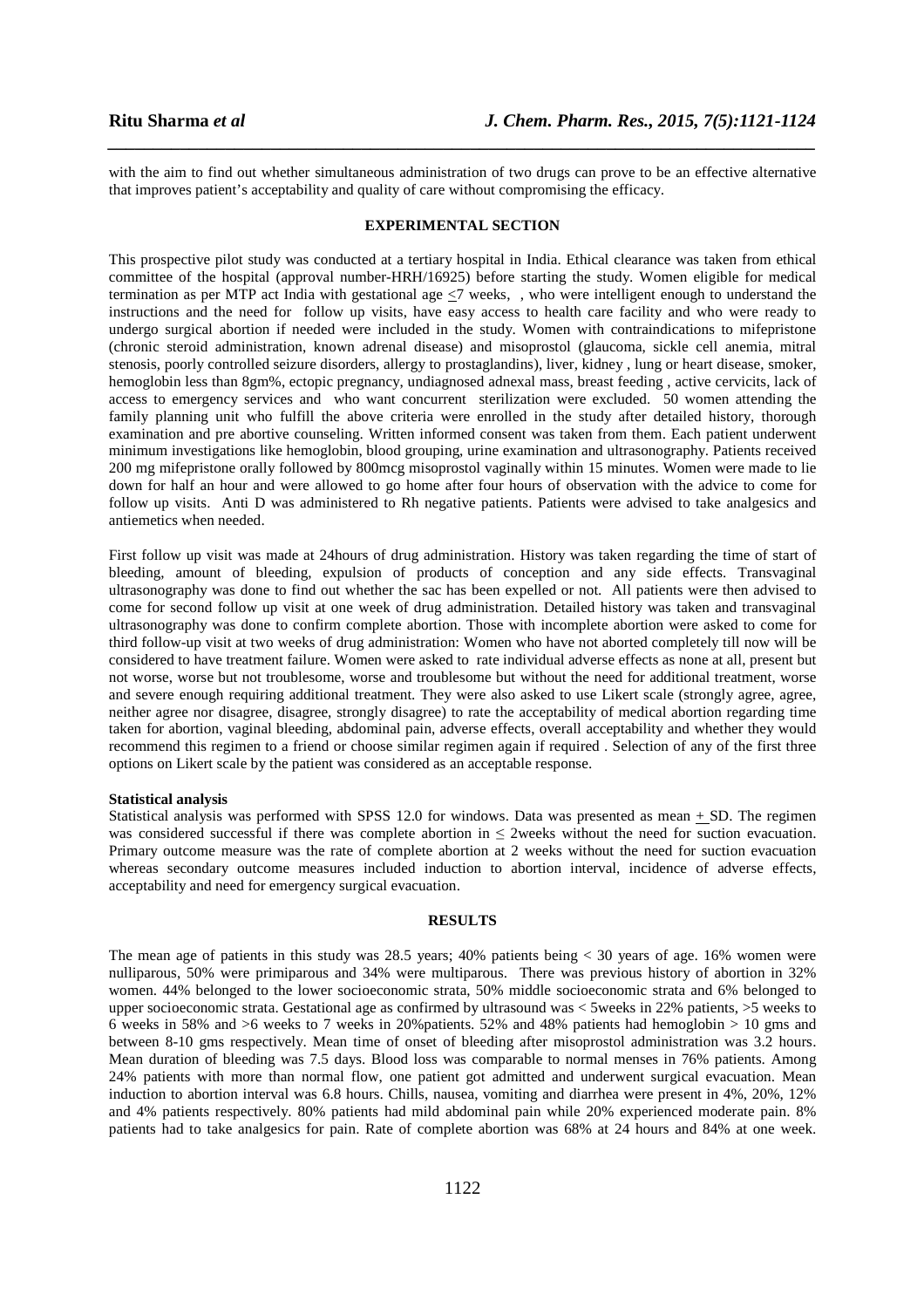Complete abortion rate at two weeks was 92%. Among the patients with regimen failure 4% had incomplete abortion, 2% had missed abortion and emergency suction evacuation was needed in another 2% of patients. Overall acceptability of the regimen was 90%. Time taken for treatment was acceptable to 92% patients, pattern of vaginal bleeding was acceptable to 84% patients, and associated abdominal cramps were acceptable to 90% patients. 80% patients accepted that they would like to recommend this regimen to others or would like to use it again if required in future.

*\_\_\_\_\_\_\_\_\_\_\_\_\_\_\_\_\_\_\_\_\_\_\_\_\_\_\_\_\_\_\_\_\_\_\_\_\_\_\_\_\_\_\_\_\_\_\_\_\_\_\_\_\_\_\_\_\_\_\_\_\_\_\_\_\_\_\_\_\_\_\_\_\_\_\_\_\_\_*

#### **DISCUSSION**

This study shows that simultaneous administration of mifepristone and misoprostol for first trimester abortion has results comparable to standard interval regimens. Initial regimen for medical abortion was recommended only upto 7 weeks gestation and included 600 mg of mifepristone orally followed by 400 mcg of oral misoprostol 48 hrs later. After that the research work was conducted focusing on the dose of mifepristone, route of administration of misoprostol and gestational age upto when medical abortion can be conducted safely. The different regimens which we use presently are the result of hard and sincere research work. Since the standard interval regimen is associated with decreased acceptability and increased dropout rates, now the focus of research has shifted towards decreasing the time interval between the two drugs.

The rationale for using two drugs simultaneously is based on scientific evidence. Mifepristone blocks progesterone receptors causing trophoblast separation, cervical ripening, increases release of prostaglandins and increases the sensitivity of myometrium to prostaglandins- all these actions requiring at least 18 hrs [4]. Misoprostol, prostaglandin E1 analogue causes myometrial contractions and cervical ripening [5]. Pharmacokinetics studies have shown that peak levels in serum are reached in 1-2 hours of oral mifepristone intake which is then metabolized slowly by liver and is excreted in bile with elimination half life of 20 hrs [4]. After vaginal administration of misoprostol the peak levels are reached in serum in 70-80 min and significant serum levels are present 4-6 hours later leading to abdominal pain in 2 hours and bleeding in about 3 hours; hence supporting the simultaneous usage of two drugs [5, 6, 7, 8]. Efficacy of mifepristone alone for medical abortion is 3-4% and that of single dose of misoprostol is 70-75%. Combination of two drugs simultaneously has improved the results. This again emphasizes the need for further research focusing on pharmacokinetics of two drugs.

Standard interval regimens using mifepristone and misoprostol have efficacy varying between 95-100%. Rate of complete abortion in our study is comparable to other studies in the literature that varied from 89-100% [6, 7, 8, 9], the efficacy being comparable to interval regimens. Some studies have however shown less encouraging results with simultaneous regimen [10].

As far as the incidence of side effects is concerned there are varied results in the literature. Some studies have shown less incidence of nausea, vomiting and bleeding pattern abnormalities with simultaneous regimens as compared to interval regimen [6, 9] while others have shown similar incidence in two groups [11]. Incidence of chills and diarrhea was found to be more in simultaneous usage of two drugs according to some studies [9, 10].

Almost all the studies in the literature have shown higher acceptability with simultaneous regimen varying from 86- 97% [10, 11, 12].

The meta analysis of pooled data of 5 RCT's (1999-2008) regarding use of two types of interval regimens for first trimester medical abortion, shows no statistically significant difference in efficacy between shorter and longer dosing intervals. However gestational age, parity, previous abortions, state of cervix and route of misoprostol administration are some of the factors upon which the success rate of a regimen depends [13].

#### **CONCLUSION**

Simultaneous regimen being equally efficacious as the standard interval regimen with the additional advantage of reduced apprehension, decreased cost burden, increased compliance and higher acceptability is a suitable alternative to the interval regimen for first trimester medical abortion upto 7weeks; however flexible approach should be applied taking into consideration gestational age, parity and other factors.